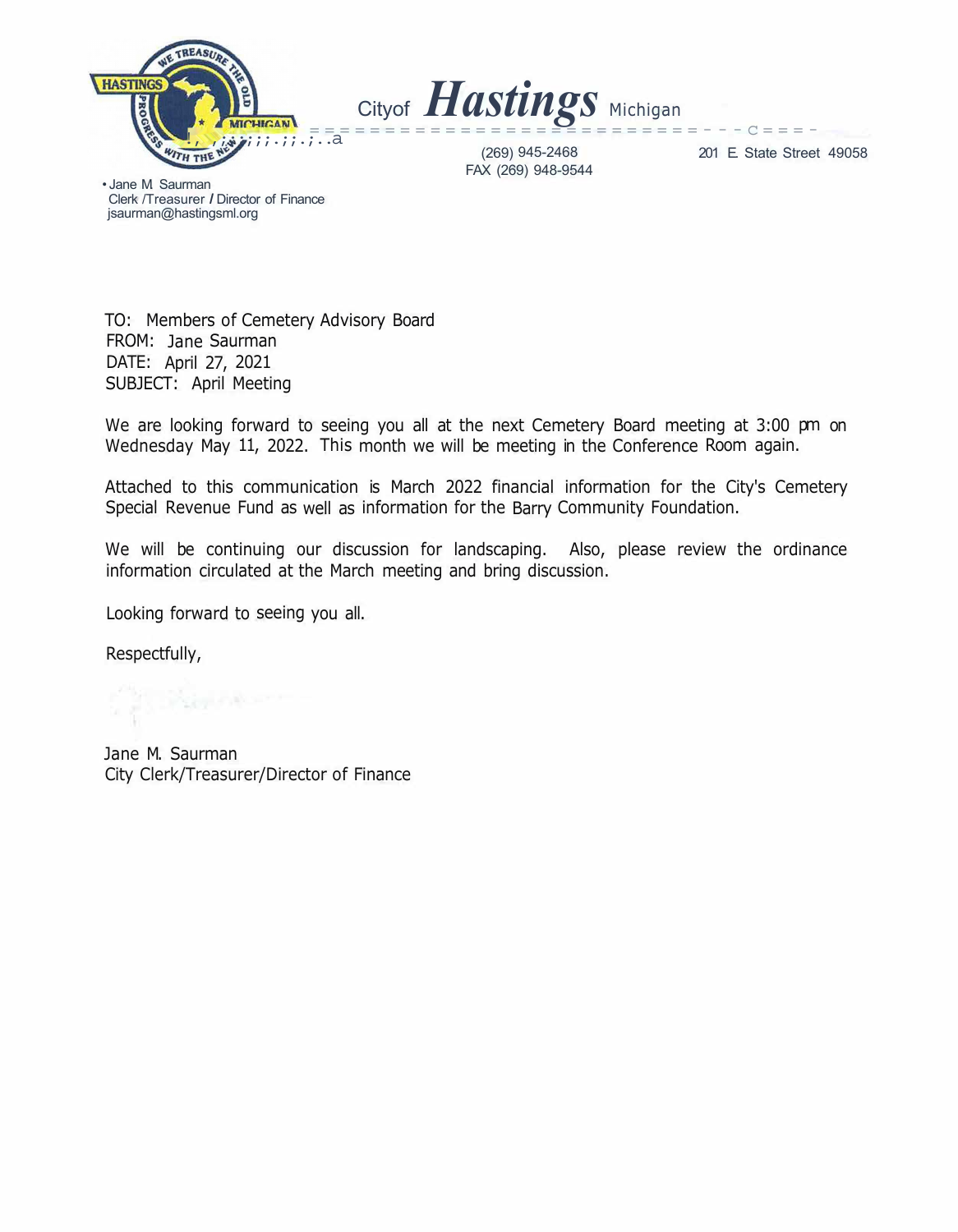## **City of Hastings**

COUNTY OF BARRY, STATE OF MICHIGAN

**Riverside Cemetery Preservation Advisory Board Meeting Agenda May 11, 2022** 

- 1. Call to Order.
- 2. Roll Call
- 3. Pledge of Allegiance.
- 4. Approval of the Agenda.
- 5. Approval of the Minutes of the meeting of April 13, 2022.
- 6. Public comment and communications.
- 7. Sexton Update
- 8. Unfinished Business.
	- A. Landscaping
	- B. Cemetery Ordinance
- 9. New Business
	- A. BCF Funds report as of March 31, 2022.
	- B. Financial Status Reports as of March 31, 2022.
- 10. Board member comments.
- 11. Public Comment.
- 12. Adjourn.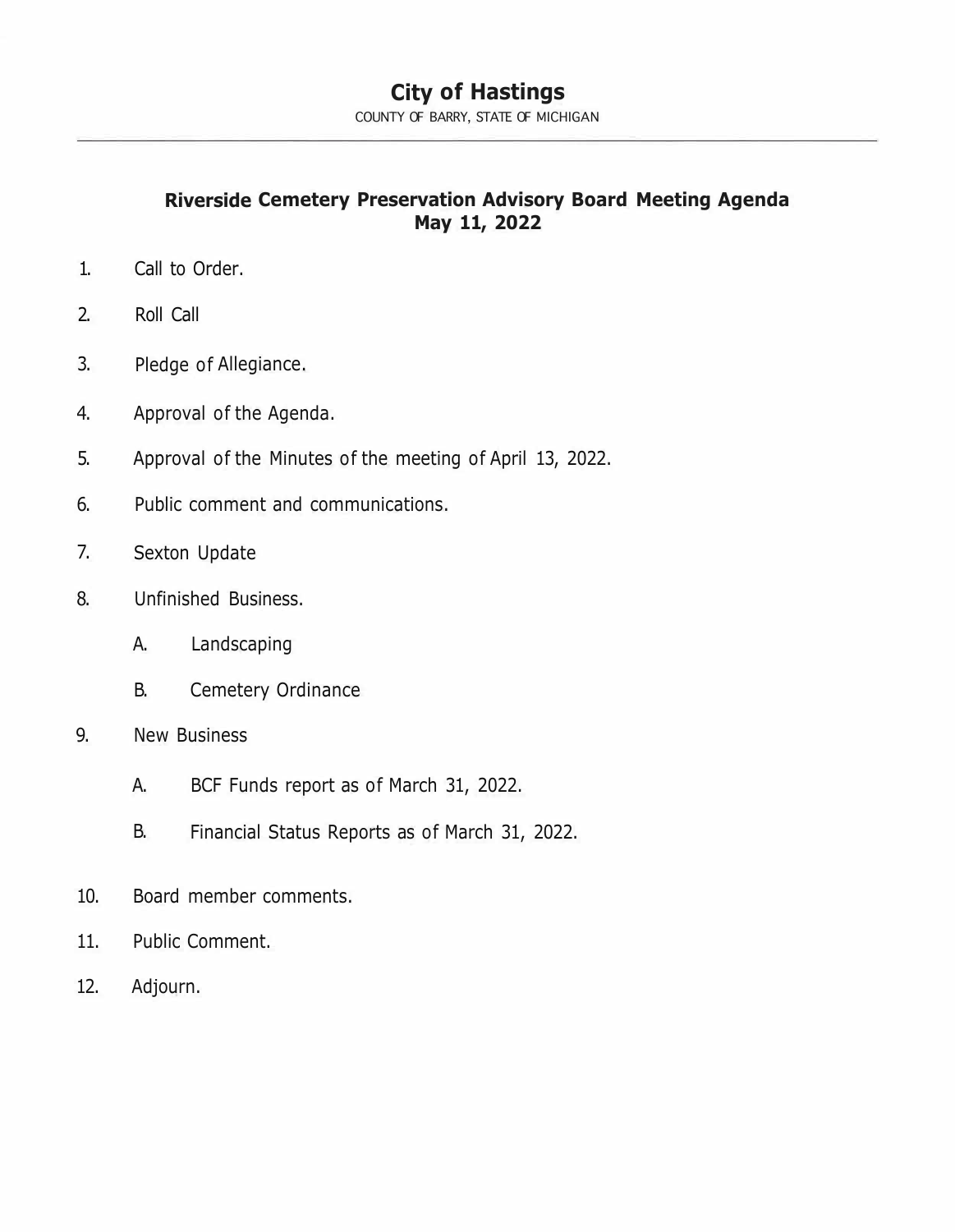# **City of Hastings**

COUNTY OF BARRY, STATE OF MICHIGAN

### **Riverside Cemetery Preservation Advisory Board Meeting Minutes April 13, 2022**

- 1. The meeting was called to order at 3:08 PM by Chair Huntley in the Conference Room at City Hall.
- 2. Present at Roll Call were Buehl, Coleman, Huntley, Furrow, Saurman, and Tossava.

Absent: Travis Tate.

Guests Present: Dr. Atkinson, Mr. Snyder, John Resseguie and Josh Wickham.

- 3. Pledge of Allegiance.
- 4. Approval of the Agenda.

Motion by Coleman, second by Furrow, to approve the agenda as presented. All ayes. Motion carried.

5. Approval of the Minutes of the meeting of March 9, 2022.

Motion by Tossava, second by Buehl, to approve the minutes as presented. All ayes. Motion carried.

6. Public comment and communications.

None.

7. Sexton Update:

Josh reported on the state of the Cemetery and road paving interest. Water will be turned on in May and foundations starting next week, weather depending.

- 8. Unfinished Business.
	- A. Memorial Space Update Bonnie Huntley

Bonnie summarized the visit to Riverside and discussed expansion of conceptual space.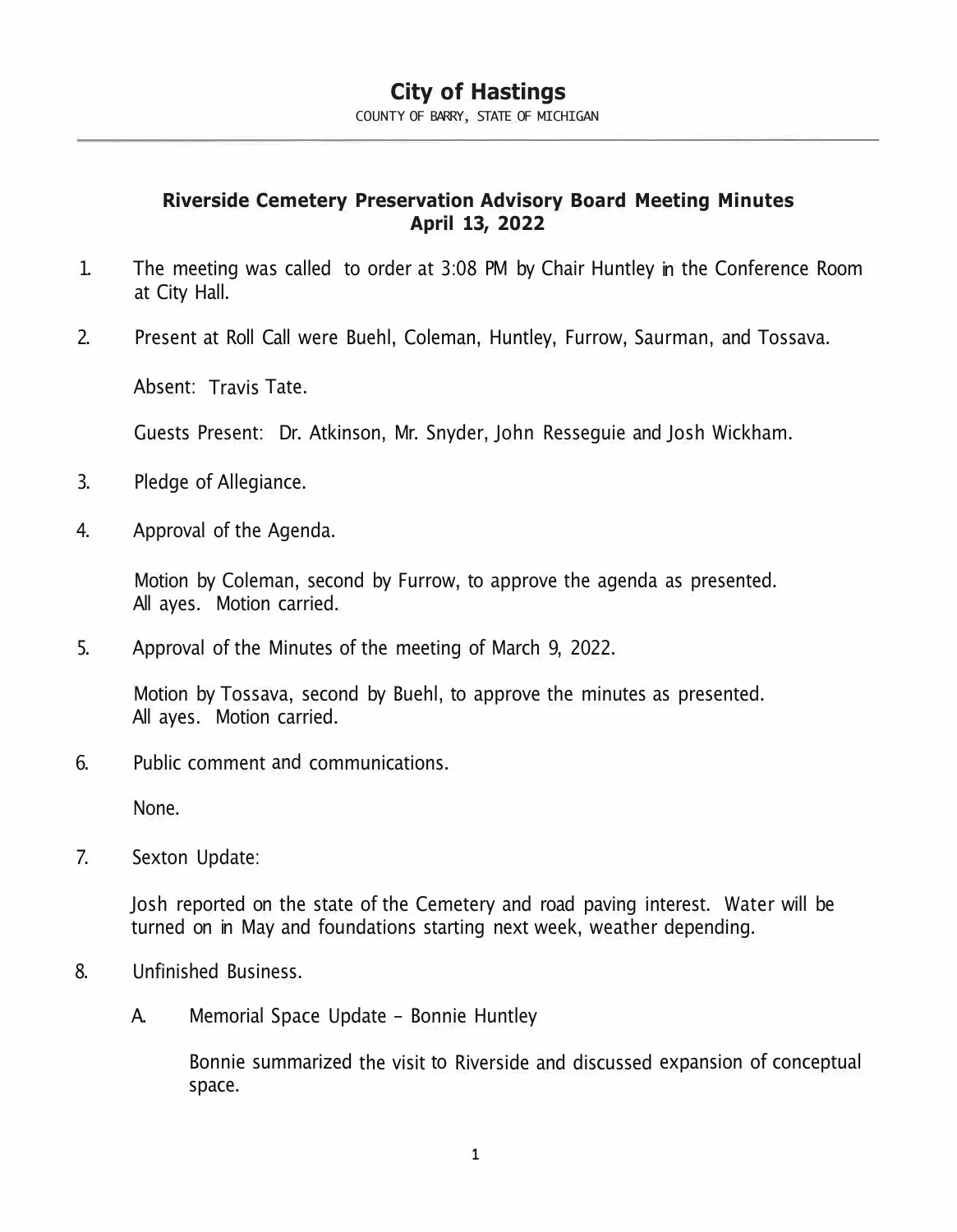B. Cemetery Roads - Determine direction for road improvements.

Motion by Tossava, second by Buehl, to improve all roads with asphalt.

Ayes: Buehl, Saurman and Tossava. Nays: Coleman, Huntley and Furrow. Absent: Tate. Motion failed due to a tie vote (3 to 3).

C. Wreaths Across America Dr. Atkinson to share American Legion perspective

> Comments offered by Dr. Atkinson; based on information given, the Riverside Cemetery will cease looking into the program.

D. Cemetery Ordinance

Will be addressed next month.

- 9. New Business
	- A. BCF Funds report as of February 28, 2022.
	- B. Financial Status Reports as of February 28, 2022.

Motion by Coleman, second by Tossava, to receive and place on file financial reports as distributed. All ayes. Motion carried.

C. Landscaping

Discussion regarding landscaping to be redone. Jane will approach Randy Blair regarding redoing landscaping.

10. Board member comments.

Comments offered by Furrow.

11. Public Comment.

Offered by Mr. Snyder.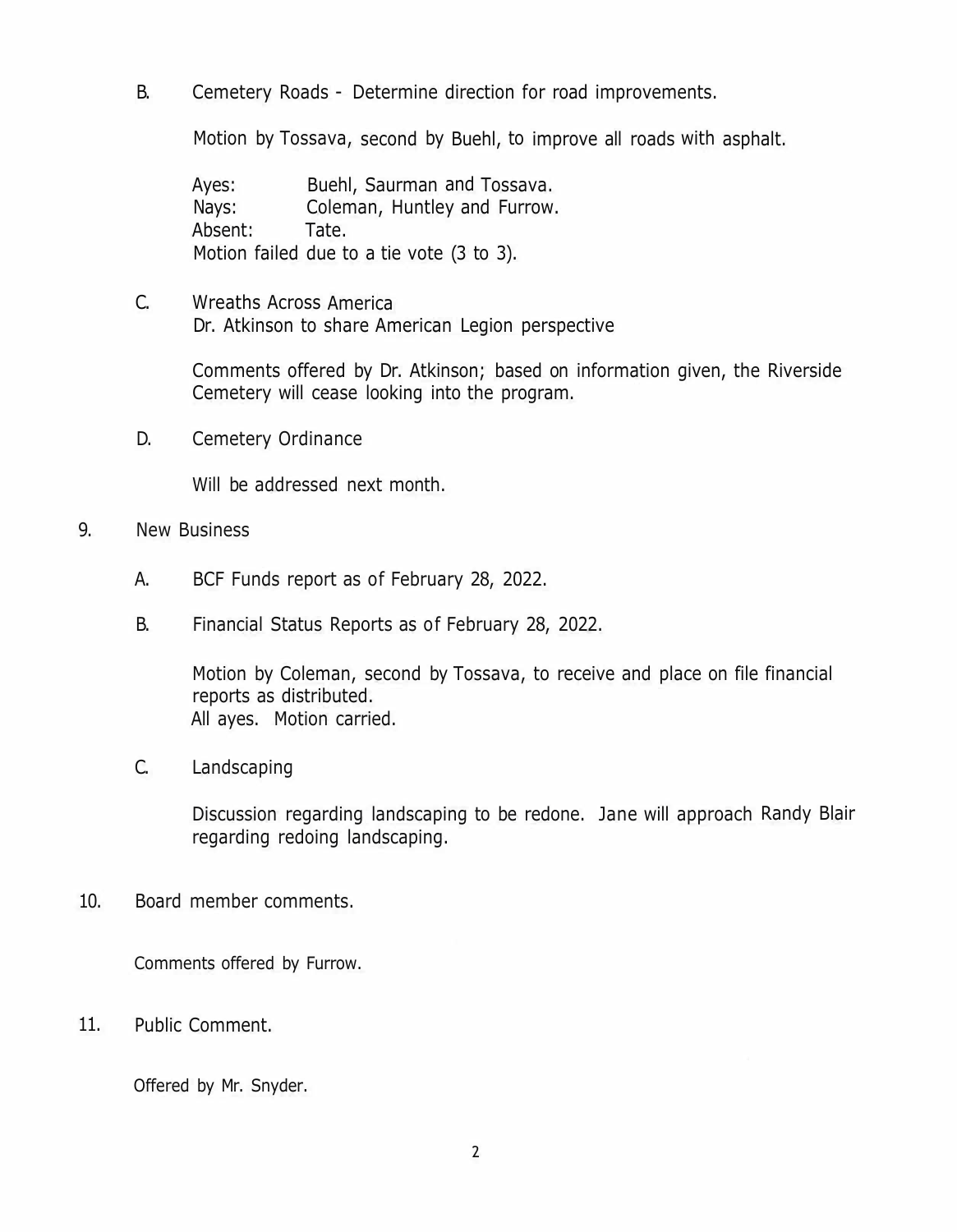# 12. Adjourn.

Motion by Tossava, second by Furrow, to adjourn at 4:27 PM. All ayes. Motion carried.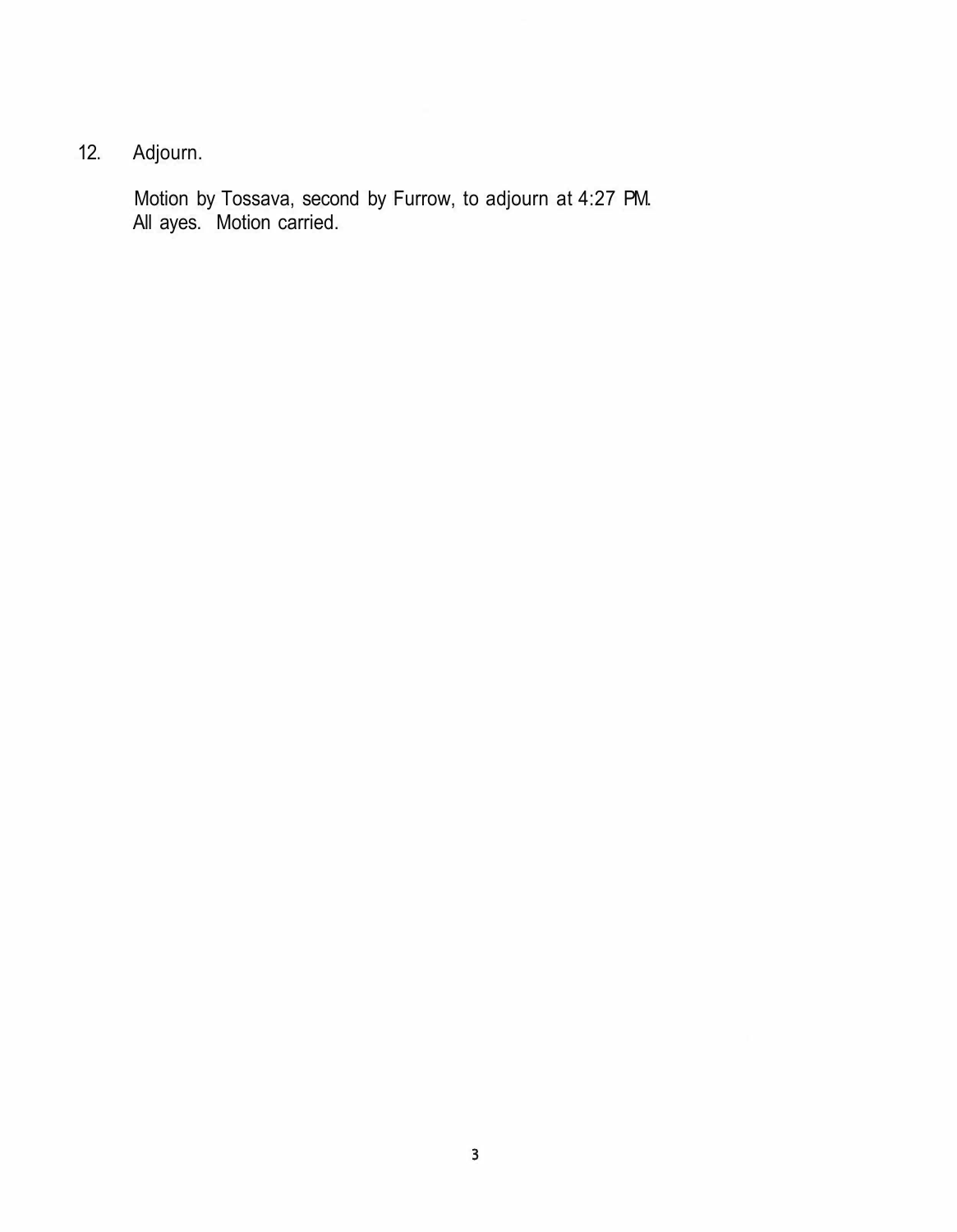# Riverside Cemetery Fund

| Additions                  |                                |
|----------------------------|--------------------------------|
| Dividend & Interest Income | \$2,807.39                     |
| Capital Gain - Realized    | \$144.61                       |
| Capital Gain - Unrealized  | (S6, 896.48)                   |
|                            | Total Addition:<br>(S3,944,48) |

#### **Subtractions** Fund Administrative Fee \$2,874.33 Total Subtraction : \$2,874.33

Net Assets

|                  |                               | <b>Beginning</b><br>(3/1/2022) | Activity     | Ending<br>(3/31/2022) |
|------------------|-------------------------------|--------------------------------|--------------|-----------------------|
| 3000             | Net Assets - Current Spending | \$43,629.73                    | \$0.00       | \$43,629.73           |
| 3005             | Spendable contributions       | \$236,238.46                   | \$0.00       | \$236,238.46          |
| 3010             | Net Assets - Earnings         | (\$21,890.71)                  | (S6, 818.81) | (\$28,709.52)         |
| 3020             | Net Assets - Non Spendable    | \$1,012,877.53                 | \$0.00       | \$1,012,877.53        |
| Total Net Aa -ta |                               | \$1,270,855.01                 | (\$8,818.81) | \$11284,038.20        |

Contact Bonnie Gettys • 269-945-0526 bonniesg2660@gmall.com • www.barrycf.org 231 S. Broadway• Hastings, Ml 49058

FundWeb.net vl c2005-2022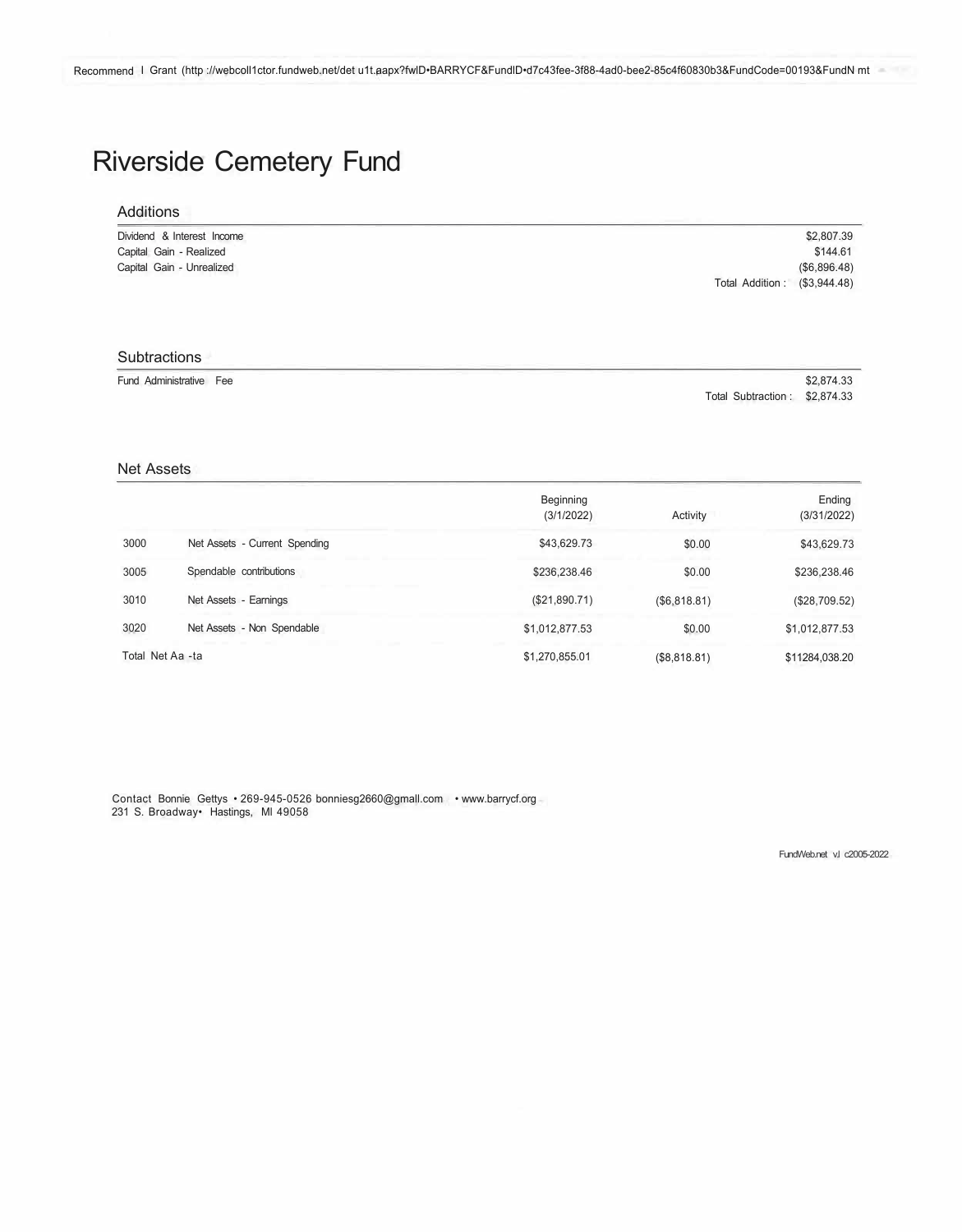### **CITY OF HASTINGS**

#### BALANCE SHEET AS OF MARCH 31, 2022

#### *FUND209-CEMETERYFUND*

|                 |                                       | <b>FISCAL YTD</b><br>31-MAR-22 | <b>FISCAL YTD</b><br>31-MAR-21 |
|-----------------|---------------------------------------|--------------------------------|--------------------------------|
|                 | <b>ASSETS</b>                         |                                |                                |
| 209-000-001-001 | CHECKING ACCOUNT - COMMON CASH        | .00                            | 13,94                          |
| 209-000-017-000 | <b>INVESTMENTS - AMERICN DEP MGMT</b> | 328,017.10                     | .00                            |
| 209-000-017-050 | <b>INVESTMENTS - M CLASS POOLED</b>   | .00                            | 242,365.13                     |
|                 | <b>TOTAL ASSETS</b>                   | 328,017.10                     | 242,379.07                     |
|                 | LIABILITIES AND FUND BALANCE          |                                |                                |
|                 | <b>LIABILITIES</b>                    |                                |                                |
| 209-000-202-000 | <b>ACCOUNTS PAYABLE</b>               | 370.09                         | .00                            |
|                 | <b>TOTAL LIABILITIES</b>              | 370.09                         | .00.                           |
|                 | <b>FUND BALANCE</b>                   |                                |                                |
| 209-000-375-000 | FUND BALANCE - RESTRICTED             | 166,121.87                     | 123,424.39                     |
| 209-000-380-000 | <b>COMMITTED FUND BALANCE</b>         | 50,000.00                      | .00                            |
|                 | REVENUE OVER EXPENDITURES - YTD       | 111,525.14                     | 118,954.68                     |
|                 | TOTAL FUND BALANCE                    | 327,647.01                     | 242,379.07                     |
|                 | TOTAL LIABILITIES AND FUND BALANCE    | 328,017.10                     | 2-42,379.07                    |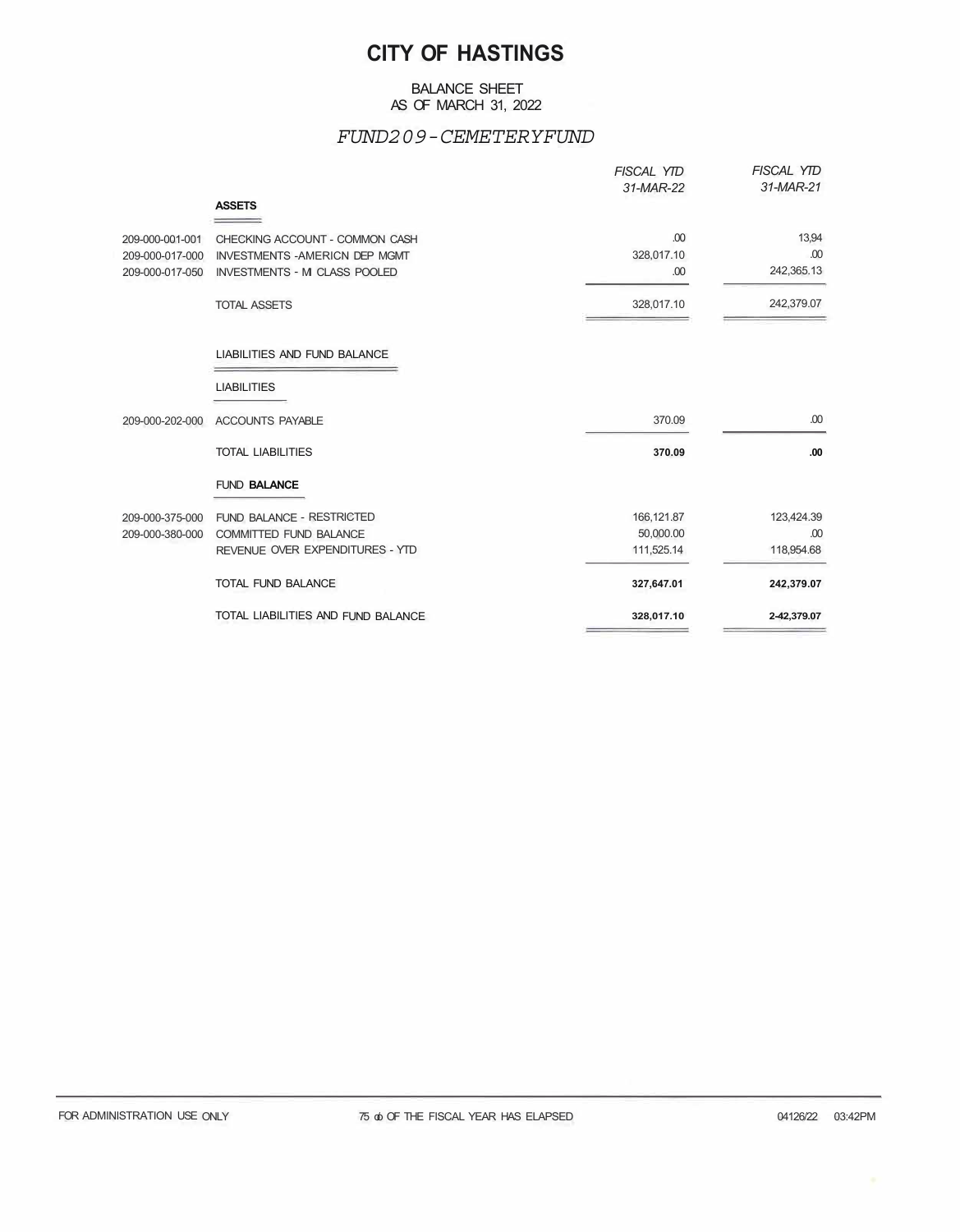#### **CITY OF HASTINGS**  DETAIL REVENUES AND EXPENDITURES WITH COMPARISON TO BUDGET FOR THE 9 MONTHS ENDING MARCH 31, 2022

#### *FUND209-CEMETERYFUND*

|                 |                                               | THIS MONTH<br><b>ACTUAL</b><br>31-MAR-22 | <b>THIS YEAR</b><br><b>FISCAL YTD</b><br>31-MAR-22 | <b>REVISED</b><br><b>BUDGET</b><br>2021-2022 | <b>THIS YEAR</b><br>YTD%OF<br><b>BUDGET</b> | <b>LAST YEAR</b><br><b>FISCAL YTD</b><br>31-MAR-21 | <b>REVISED</b><br><b>BUDGET</b><br>2020-2021 | <b>LAST YEAR</b><br>YTD%OF<br><b>BUDGET</b> | <b>LAST YEAR</b><br><b>FULL YEAR</b><br><b>ACTUAL</b> |
|-----------------|-----------------------------------------------|------------------------------------------|----------------------------------------------------|----------------------------------------------|---------------------------------------------|----------------------------------------------------|----------------------------------------------|---------------------------------------------|-------------------------------------------------------|
|                 | <b>REVENUES</b>                               |                                          |                                                    |                                              |                                             |                                                    |                                              |                                             |                                                       |
| 209-100-403-000 | <b>CURRENT PRPTY TAXES - CEMETERY</b>         | 620.11                                   | 178,867,27                                         | 185,000                                      | 97%                                         | 181,998.66                                         | 186,000                                      | 98%                                         | 186,210.86                                            |
| 209-100-412-000 | DELINQUENT PERSONAL PROP TAXES                | .00                                      | 65.82                                              | $\Omega$                                     | $O\%$                                       | 11.79                                              | 0                                            | $O\%$                                       | 11.79                                                 |
| 209-100-432-000 | PAYMNT N LIEU OF TAXES (PILT)                 | .00                                      | 910.08                                             | 600                                          | 152%                                        | .00                                                | 635                                          | $O\%$                                       | 879.82                                                |
| 209-100-437-000 | <b>INDUSTRIAL FACILITIES TAXES</b>            | .00                                      | .00                                                | 2,000                                        | $O\%$                                       | 2,182.42                                           | 2,100                                        | 104%                                        | 2,182.42                                              |
| 209-100-445-000 | PENALTIES & INTEREST ON TAXES                 | 37.59                                    | 172.67                                             | 200                                          | 86%                                         | 350.77                                             | 140                                          | 251%                                        | 596.11                                                |
| 209-100-496-000 | <b>BURIAL OPEN/CLOSE FEES</b>                 | 2,300.00                                 | 11,150.00                                          | 7,500                                        | 149%                                        | 4,125.00                                           | 6,000                                        | 69%                                         | 7,425.00                                              |
| 209-100-573-000 | <b>LOCAL COMM STABILIZATION SHARE</b>         | .00                                      | 3,261.42                                           | 5,000                                        | 65%                                         | 3,240.50                                           | 3,000                                        | 108%                                        | 5,295.07                                              |
| 209-100-629-000 | MONUMENT FOUNDATION FEES                      | 676.36                                   | 6,639.28                                           | 3,000                                        | 221%                                        | 3,890.92                                           | 3,000                                        | 130%                                        | 6,926.40                                              |
| 209-100-642-000 | <b>CEMETERY BURIAL RIGHTS SALES</b>           | 2,100.00                                 | 9,900.00                                           | 5,000                                        | 198%                                        | 9,580.00                                           | 3,000                                        | 319%                                        | 10,380.00                                             |
| 209-100-665-000 | INTEREST EARNED ON DEP & INVST                | .00                                      | 14.77                                              | 250                                          | 6%                                          | 174.55                                             | 1,600                                        | 11%                                         | 200.48                                                |
| 209-100-673-000 | GAIN/LOSS ON SALE OF ASSETS                   | .00                                      | .00                                                | $\Omega$                                     | $O\%$                                       | 850.00                                             | $\mathbf{0}$                                 | $O_0$                                       | 850.00                                                |
|                 | <b>TOTAL REVENUES</b>                         | 5,734.06                                 | 210,981.31                                         | 208,550                                      | 101 $A$                                     | 206,404.61                                         | 205,475                                      | 100%                                        | 220,957.95                                            |
|                 | <b>TOTAL REVENUE &amp; INCOMING TRANSFERS</b> | 5,734.06                                 | 210,981.31                                         | 208,550                                      | 101%                                        | 206,404.61                                         | 205,475                                      | 100%                                        | 220,957.95                                            |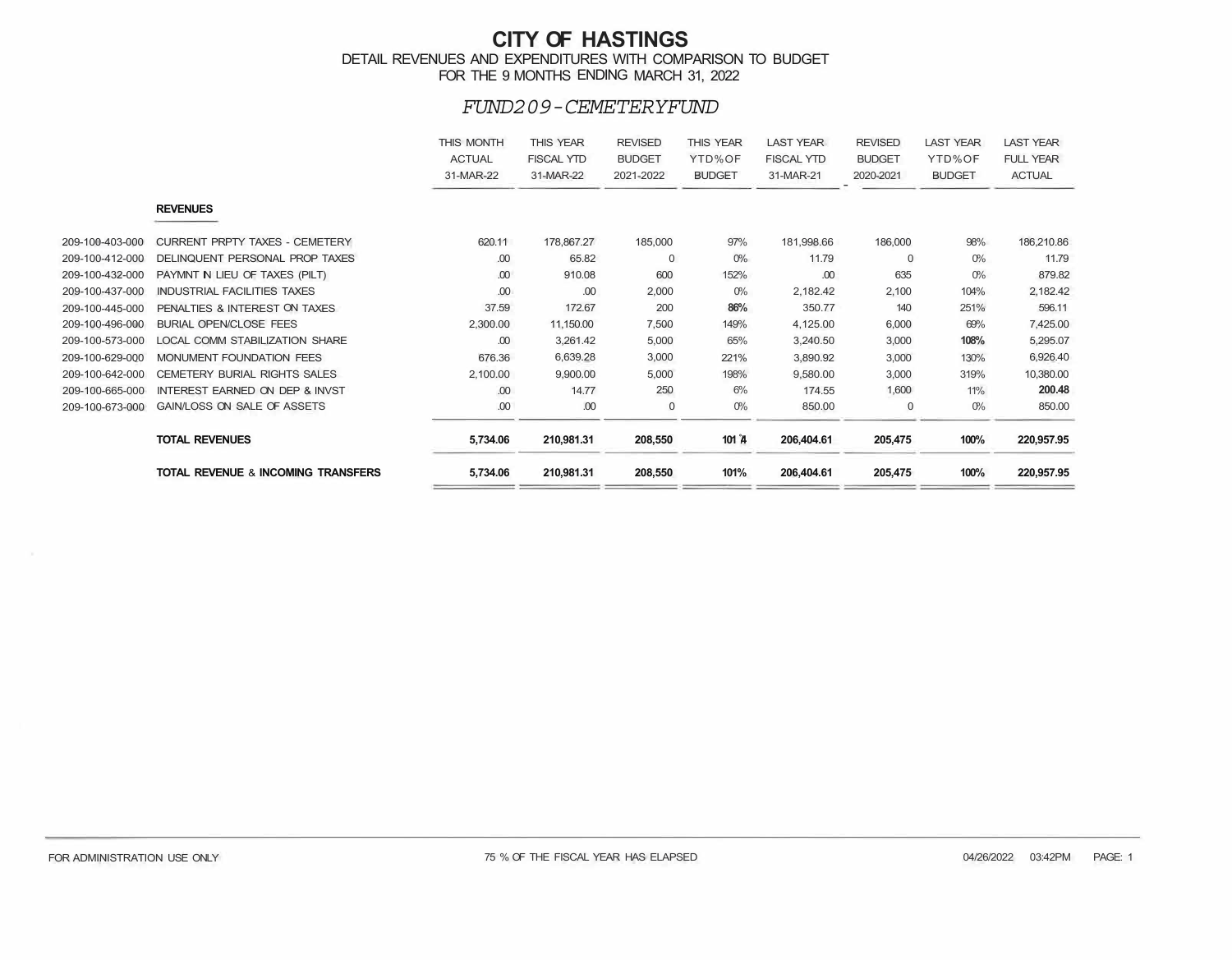#### **CITY OF HASTINGS**  DETAIL REVENUES AND EXPENDITURES WITH COMPARISON TO BUDGET FOR THE 9 MONTHS ENDING MARCH 31, 2022

#### *FUND 209 - CEMETERY FUND*

|                 |                                          | THIS MONTH<br><b>ACTUAL</b><br>31-MAR-22 | <b>THIS YEAR</b><br><b>FISCAL YTO</b><br>31-MAR-22 | <b>REVISED</b><br><b>BUDGET</b><br>2021-2022 | THIS YEAR<br>YTOo/oOF<br><b>BUDGET</b> | <b>LAST YEAR</b><br><b>FISCAL YTO</b><br>31-MAR-21 | <b>REVISED</b><br><b>BUDGET</b><br>2020-2021 | <b>LAST YEAR</b><br>YTO % OF<br><b>BUDGET</b> | <b>LAST YEAR</b><br><b>FULL YEAR</b><br><b>ACTUAL</b> |
|-----------------|------------------------------------------|------------------------------------------|----------------------------------------------------|----------------------------------------------|----------------------------------------|----------------------------------------------------|----------------------------------------------|-----------------------------------------------|-------------------------------------------------------|
|                 | <b>CEMETERY</b>                          |                                          |                                                    |                                              |                                        |                                                    |                                              |                                               |                                                       |
| 209-567-703-000 | AOMINISTRATR/SUPERVSR SALARIES           | 1,038.45                                 | 6,923.04                                           | 10,000                                       | 69%                                    | 5,639.21                                           | 7,725                                        | 73%                                           | 7,719.04                                              |
| 209-567-704-000 | <b>PART-TIME WAGES</b>                   | $\infty$                                 | $\infty$                                           | 6,968                                        | $0\%$                                  | 2,112.00                                           | 11,139                                       | 19%                                           | 2,112.00                                              |
| 209-567-709-000 | SOCIAL SECURITY TAXES                    | 71.82                                    | 489.31                                             | 1,298                                        | 38%                                    | 558.77                                             | 1.443                                        | 39%                                           | 705.07                                                |
| 209-567-716-000 | MERS DEFINED CONTRIBUTIONS               | $\omega$                                 | 210.05                                             | 447                                          | 47%                                    | 124.99                                             | 362                                          | 35%                                           | 152.87                                                |
| 209-567-717-010 | MERS DEFINED BENEFIT HYBRID              | 38.36                                    | 357.54                                             | 553                                          | 65%                                    | 296.30                                             | 410                                          | 72%                                           | 406.73                                                |
| 209-567-718-000 | HEALTH INSURANCE - PREMIUMS              | 129.09                                   | 1,135.85                                           | 1.473                                        | 77%                                    | 1,214.31                                           | 1,419                                        | 86%                                           | 1,585.07                                              |
| 209-567-718-010 | <b>HEALTH INSURANCE - HSA</b>            | $\infty$                                 | 35.52                                              | $\mathbf 0$                                  | 0%                                     | 101.07                                             | 441                                          | 23%                                           | 101.07                                                |
| 209-567-719-000 | <b>DENTAL INSURANCE PREMIUM</b>          | 5.32                                     | 47.88                                              | 64                                           | 75%                                    | 70.32                                              | 109                                          | 65%                                           | 86.28                                                 |
| 209-567-724-000 | <b>LIFE INSURANCE</b>                    | 1.17                                     | 10.53                                              | 15                                           | 70%                                    | 10.53                                              | 15                                           | 70%                                           | 14.04                                                 |
| 209-567-726-000 | SHORT-TERM DISABILITY                    | .00                                      | .00                                                | $\mathbf 0$                                  | 0%                                     | .00                                                | 120                                          | $0\%$                                         | .00                                                   |
| 209-567-727-000 | <b>LONG-TERM DISABILITY</b>              | .00                                      | .00                                                | $\mathbf{0}$                                 | 0%                                     | .00                                                | 18                                           | 0%                                            | .00                                                   |
| 209-567-751-000 | <b>OPERATING SUPPLIES</b>                | .00                                      | 74.96                                              | 750                                          | 10%                                    | 390.69                                             | 750                                          | 52%                                           | 390.69                                                |
| 209-567-756-000 | <b>REPAIR &amp; MAINTENANCE SUPPLIES</b> | .00                                      | .00.                                               | 100                                          | $0\%$                                  | .00                                                | 250                                          | $0\%$                                         | .00                                                   |
| 209-567-777-000 | <b>OFFICE SUPPLIES</b>                   | .00                                      | .00.                                               | 100                                          | $0\%$                                  | .00                                                | 100                                          | $0\%$                                         | .00                                                   |
| 209-567-792-000 | SOFTWARE SUBSCRIPTIONS                   | .00                                      | .00                                                | 1,000                                        | 0%                                     | .00                                                | 1,000                                        | 0%                                            | $\infty$                                              |
| 209-567-807-000 | <b>ARCHITECT SERVICES</b>                | .00                                      | .00                                                | 15,000                                       | 0%                                     | .00                                                | $\mathbf 0$                                  | 0%                                            | .00                                                   |
| 209-567-808-000 | SEXTON CONTRACTED SERVICES               | .00                                      | 48,562.50                                          | 85,000                                       | 57%                                    | 55,500.00                                          | 85,000                                       | 65%                                           | 83,250.00                                             |
| 209-567-826-000 | OPEN/CLOSING SERVICES                    | .00                                      | 9,300.00                                           | 7,500                                        | 124%                                   | 3,900.00                                           | 6,000                                        | 65%                                           | 7,000.00                                              |
| 209-567-851-000 | <b>MAIUPOSTAGE</b>                       | .00                                      | .00                                                | 150                                          | $0\%$                                  | .00                                                | 150                                          | 0%                                            | .00                                                   |
| 209-567-900-000 | PRINTING ANO PUBLISHING                  | .00                                      | 368.06                                             | 800                                          | 46%                                    | 554.14                                             | 650                                          | 85%                                           | 718.04                                                |
| 209-567-906-000 | PROMOTIONS/MARKETING                     | .00                                      | 14.00                                              | 800                                          | 2%                                     | .00                                                | $\mathbf 0$                                  | $0\%$                                         | .00                                                   |
| 209-567-911-000 | <b>CONFERENCES</b>                       | .00                                      | 439.78                                             | 650                                          | 68%                                    | .00                                                | 650                                          | 0%                                            | .00                                                   |
| 209-567-915-000 | <b>MEMBERSHIPS</b>                       | .00                                      | .00                                                | 50                                           | $0\%$                                  | .00                                                | 50                                           | 0%                                            | .00                                                   |
| 209-567-918-000 | <b>WATER/SEWER</b>                       | .00                                      | 170.02                                             | 250                                          | 68%                                    | 153.06                                             | 100                                          | 153%                                          | 552.47                                                |
| 209-567-920-000 | <b>ELECTRIC</b>                          | 30.76                                    | 277.48                                             | 400                                          | 69%                                    | 272.40                                             | 350                                          | 78%                                           | 364.93                                                |
| 209-567-929-000 | GROUNDS REPAIR AND MAINTENANCE           | .00                                      | 1,900.00                                           | 12,000                                       | 16%                                    | 100.00                                             | 1,000                                        | 10%                                           | 625.75                                                |
| 209-567-929-010 | <b>MONUMENT FOUND SETTINGS &amp; REP</b> | .00                                      | 28,523.34                                          | 20,000                                       | 143%                                   | 15,991.26                                          | 18,000                                       | 89%                                           | 21.404.54                                             |
| 209-567-929-020 | TREE TRIMMING AND REMOVALS               | .00                                      | .00.                                               | 2,500                                        | 0%                                     | .00                                                | 2,500                                        | 0%                                            | .00                                                   |
| 209-567-933-000 | SOFTWARE MAINTENANCE AGREEMNTS           | .00                                      | .00                                                | 650                                          | $0\%$                                  | .00                                                | 650                                          | 0%                                            | 611.00                                                |
| 209-567-935-000 | PROPERTY LIABILITY INSURANCE             | .00                                      | 415.00                                             | 500                                          | 83%                                    | 415.00                                             | 300                                          | 138%                                          | 415.00                                                |
| 209-567-939-000 | <b>VVORKERS COMPENSATION INSURANCE</b>   | 10.72                                    | 38.02                                              | 41                                           | 93%                                    | 45.88                                              | 27                                           | 170%                                          | 45.88                                                 |
| 209-567-947-000 | <b>GIS SERVICES</b>                      | .00                                      | .00                                                | 600                                          | 0%                                     | .00                                                | 600                                          | 0%                                            | .00                                                   |
| 209-567-965-000 | PROPERTY TAX REIMBURSEMENT               | .00                                      | 163.29                                             | 150                                          | 109%                                   | .00                                                | 150                                          | $0\%$                                         | .00                                                   |
| 209-567-974-010 | LANDIMPROVEMENTS-NON-DEPRCB              | .00                                      | .00                                                | 15,000                                       | 0%                                     | .00                                                | 5,000                                        | 0%                                            | .00                                                   |
| 209-567-975-000 | BLDG & BLDG IMPRVMT - DEPRECBL           | .00                                      | .00                                                | 5,000                                        | $0\%$                                  | .00                                                | $\mathbf{0}$                                 | 0%                                            | .00                                                   |